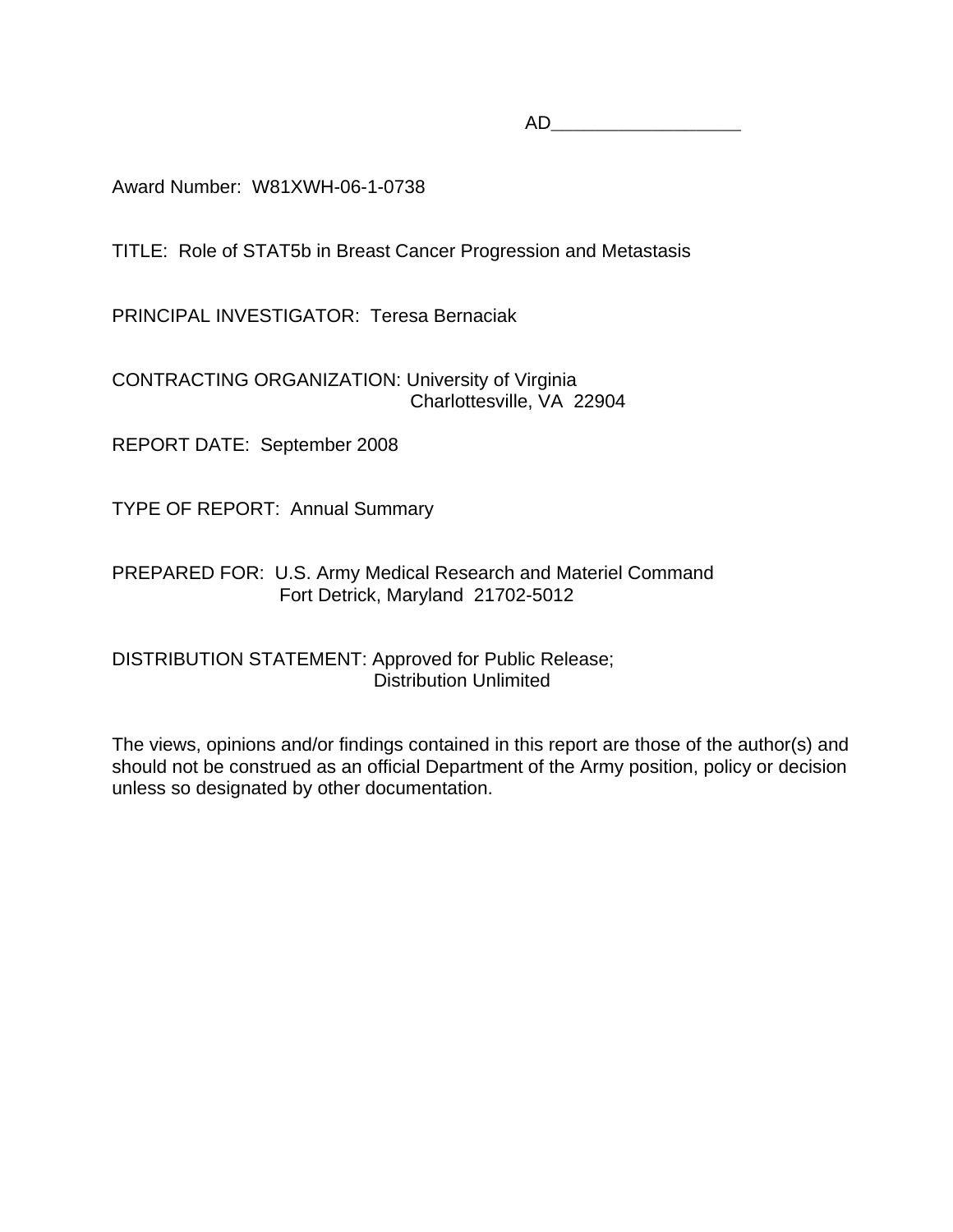| <b>REPORT DOCUMENTATION PAGE</b>                                                                                                                                                                                                                                                                                                                  |                                         |                                      |                                      | Form Approved<br>OMB No. 0704-0188                                                                                                                                                                                                                                                                                                                                                                                                                                                                                                                                                                                                                                                                                                                                                             |
|---------------------------------------------------------------------------------------------------------------------------------------------------------------------------------------------------------------------------------------------------------------------------------------------------------------------------------------------------|-----------------------------------------|--------------------------------------|--------------------------------------|------------------------------------------------------------------------------------------------------------------------------------------------------------------------------------------------------------------------------------------------------------------------------------------------------------------------------------------------------------------------------------------------------------------------------------------------------------------------------------------------------------------------------------------------------------------------------------------------------------------------------------------------------------------------------------------------------------------------------------------------------------------------------------------------|
| this burden to Department of Defense, Washington Headquarters Services, Directorate for Information Operations and Reports (0704-0188), 1215 Jefferson Davis Highway, Suite 1204, Arlington, VA 22202-<br>valid OMB control number. PLEASE DO NOT RETURN YOUR FORM TO THE ABOVE ADDRESS.                                                          |                                         |                                      |                                      | Public reporting burden for this collection of information is estimated to average 1 hour per response, including the time for reviewing instructions, searching existing data sources, gathering and maintaining the<br>data needed, and completing and reviewing this collection of information. Send comments regarding this burden estimate or any other aspect of this collection of information, including suggestions for reducing<br>4302. Respondents should be aware that notwithstanding any other provision of law, no person shall be subject to any penalty for failing to comply with a collection of information if it does not display a currently                                                                                                                            |
| 1. REPORT DATE (DD-MM-YYYY)<br>01-09-2008                                                                                                                                                                                                                                                                                                         | 2. REPORT TYPE<br><b>Annual Summary</b> |                                      |                                      | 3. DATES COVERED (From - To)<br>1 Sep 2007 - 30 Aug 2008                                                                                                                                                                                                                                                                                                                                                                                                                                                                                                                                                                                                                                                                                                                                       |
| <b>4. TITLE AND SUBTITLE</b>                                                                                                                                                                                                                                                                                                                      |                                         |                                      |                                      | <b>5a. CONTRACT NUMBER</b>                                                                                                                                                                                                                                                                                                                                                                                                                                                                                                                                                                                                                                                                                                                                                                     |
| Role of STAT5b in Breast Cancer Progression and Metastasis                                                                                                                                                                                                                                                                                        |                                         |                                      |                                      | <b>5b. GRANT NUMBER</b>                                                                                                                                                                                                                                                                                                                                                                                                                                                                                                                                                                                                                                                                                                                                                                        |
|                                                                                                                                                                                                                                                                                                                                                   |                                         |                                      |                                      | W81XWH-06-1-0738                                                                                                                                                                                                                                                                                                                                                                                                                                                                                                                                                                                                                                                                                                                                                                               |
|                                                                                                                                                                                                                                                                                                                                                   |                                         |                                      |                                      | <b>5c. PROGRAM ELEMENT NUMBER</b>                                                                                                                                                                                                                                                                                                                                                                                                                                                                                                                                                                                                                                                                                                                                                              |
| 6. AUTHOR(S)<br><b>Teresa Bernaciak</b>                                                                                                                                                                                                                                                                                                           |                                         |                                      |                                      | <b>5d. PROJECT NUMBER</b>                                                                                                                                                                                                                                                                                                                                                                                                                                                                                                                                                                                                                                                                                                                                                                      |
|                                                                                                                                                                                                                                                                                                                                                   |                                         |                                      |                                      | <b>5e. TASK NUMBER</b>                                                                                                                                                                                                                                                                                                                                                                                                                                                                                                                                                                                                                                                                                                                                                                         |
| E-Mail: tmb5d@virginia.edu                                                                                                                                                                                                                                                                                                                        |                                         |                                      |                                      | <b>5f. WORK UNIT NUMBER</b>                                                                                                                                                                                                                                                                                                                                                                                                                                                                                                                                                                                                                                                                                                                                                                    |
| 7. PERFORMING ORGANIZATION NAME(S) AND ADDRESS(ES)                                                                                                                                                                                                                                                                                                |                                         |                                      |                                      | <b>8. PERFORMING ORGANIZATION REPORT</b><br><b>NUMBER</b>                                                                                                                                                                                                                                                                                                                                                                                                                                                                                                                                                                                                                                                                                                                                      |
| University of Virginia<br>Charlottesville, VA 22904                                                                                                                                                                                                                                                                                               |                                         |                                      |                                      |                                                                                                                                                                                                                                                                                                                                                                                                                                                                                                                                                                                                                                                                                                                                                                                                |
|                                                                                                                                                                                                                                                                                                                                                   |                                         |                                      |                                      |                                                                                                                                                                                                                                                                                                                                                                                                                                                                                                                                                                                                                                                                                                                                                                                                |
| 9. SPONSORING / MONITORING AGENCY NAME(S) AND ADDRESS(ES)                                                                                                                                                                                                                                                                                         |                                         |                                      |                                      | 10. SPONSOR/MONITOR'S ACRONYM(S)                                                                                                                                                                                                                                                                                                                                                                                                                                                                                                                                                                                                                                                                                                                                                               |
| U.S. Army Medical Research and Materiel Command<br>Fort Detrick, Maryland 21702-5012                                                                                                                                                                                                                                                              |                                         |                                      |                                      |                                                                                                                                                                                                                                                                                                                                                                                                                                                                                                                                                                                                                                                                                                                                                                                                |
|                                                                                                                                                                                                                                                                                                                                                   |                                         |                                      |                                      | <b>11. SPONSOR/MONITOR'S REPORT</b><br><b>NUMBER(S)</b>                                                                                                                                                                                                                                                                                                                                                                                                                                                                                                                                                                                                                                                                                                                                        |
| <b>12. DISTRIBUTION / AVAILABILITY STATEMENT</b><br>Approved for Public Release; Distribution Unlimited                                                                                                                                                                                                                                           |                                         |                                      |                                      |                                                                                                                                                                                                                                                                                                                                                                                                                                                                                                                                                                                                                                                                                                                                                                                                |
| <b>13. SUPPLEMENTARY NOTES</b>                                                                                                                                                                                                                                                                                                                    |                                         |                                      |                                      |                                                                                                                                                                                                                                                                                                                                                                                                                                                                                                                                                                                                                                                                                                                                                                                                |
|                                                                                                                                                                                                                                                                                                                                                   |                                         |                                      |                                      |                                                                                                                                                                                                                                                                                                                                                                                                                                                                                                                                                                                                                                                                                                                                                                                                |
| cancer cells to serum by 60-80%. This inhibition could be rescued by re-introduction of wild-type STAT5b as well as a<br>pro-migratory function. Knockdown of STAT1 also inhibited migration of MDA-MB-231 cells but knockdown of STAT3 or<br>of breast cancer cells may lead to more effective therapies for preventing and treating metastasis. |                                         |                                      |                                      | 14. ABSTRACT The signal transducer and activator of transcription (STAT) 5b is involved in tumorigenic signaling in a number of<br>cancers including breast cancer. However, its importance in breast cancer migration has not been investigated. This research<br>aims to determine the role of STAT5b in breast cancer migration. Knockdown of STAT5b inhibited migration of human breast<br>transcriptionally inactive Y699F-STAT5b mutant. This suggests that the transcriptional activity of STAT5b is not required for its<br>STAT5a had no effect. This data demonstrates that STAT5b is integral to breast cancer cell migration and that this effect may<br>occur through a novel, non-transcriptional function. Further elucidating the mechanism by which STAT5b promotes migration |
| <b>15. SUBJECT TERMS</b><br>breast cancer, STAT5b, EGFR, migration, invasion, metastasis                                                                                                                                                                                                                                                          |                                         |                                      |                                      |                                                                                                                                                                                                                                                                                                                                                                                                                                                                                                                                                                                                                                                                                                                                                                                                |
| <b>16. SECURITY CLASSIFICATION OF:</b>                                                                                                                                                                                                                                                                                                            |                                         | <b>17. LIMITATION</b><br>OF ABSTRACT | <b>18. NUMBER</b><br><b>OF PAGES</b> | <b>19a. NAME OF RESPONSIBLE PERSON</b><br><b>USAMRMC</b>                                                                                                                                                                                                                                                                                                                                                                                                                                                                                                                                                                                                                                                                                                                                       |
| <b>b. ABSTRACT</b><br>a. REPORT<br>U<br>U                                                                                                                                                                                                                                                                                                         | c. THIS PAGE<br>U                       | UU                                   | 16                                   | 19b. TELEPHONE NUMBER (include area<br>code)<br>0.0010                                                                                                                                                                                                                                                                                                                                                                                                                                                                                                                                                                                                                                                                                                                                         |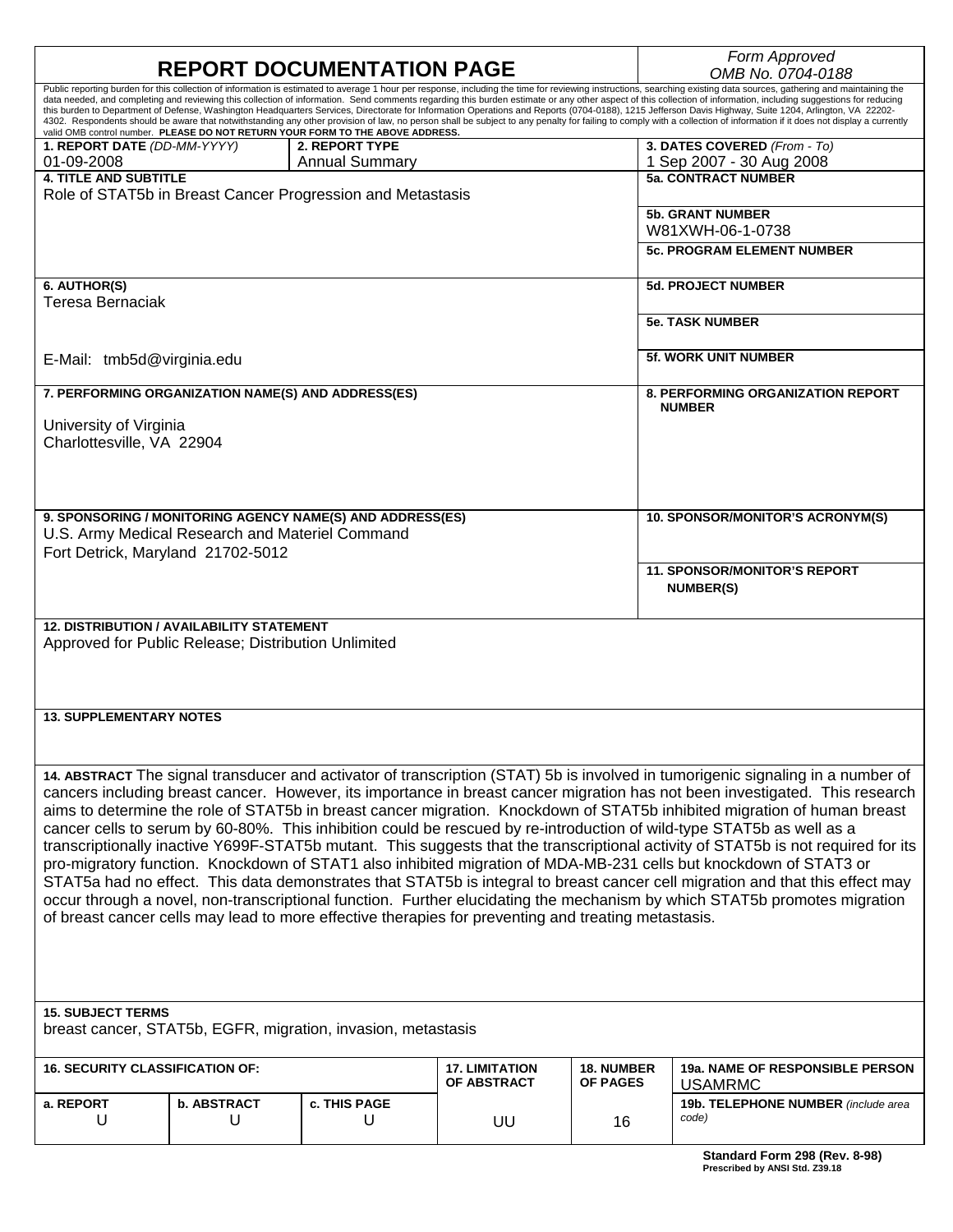# **Table of Contents**

### Page **Page**

| $5-11$  |
|---------|
|         |
|         |
|         |
| $15-16$ |
|         |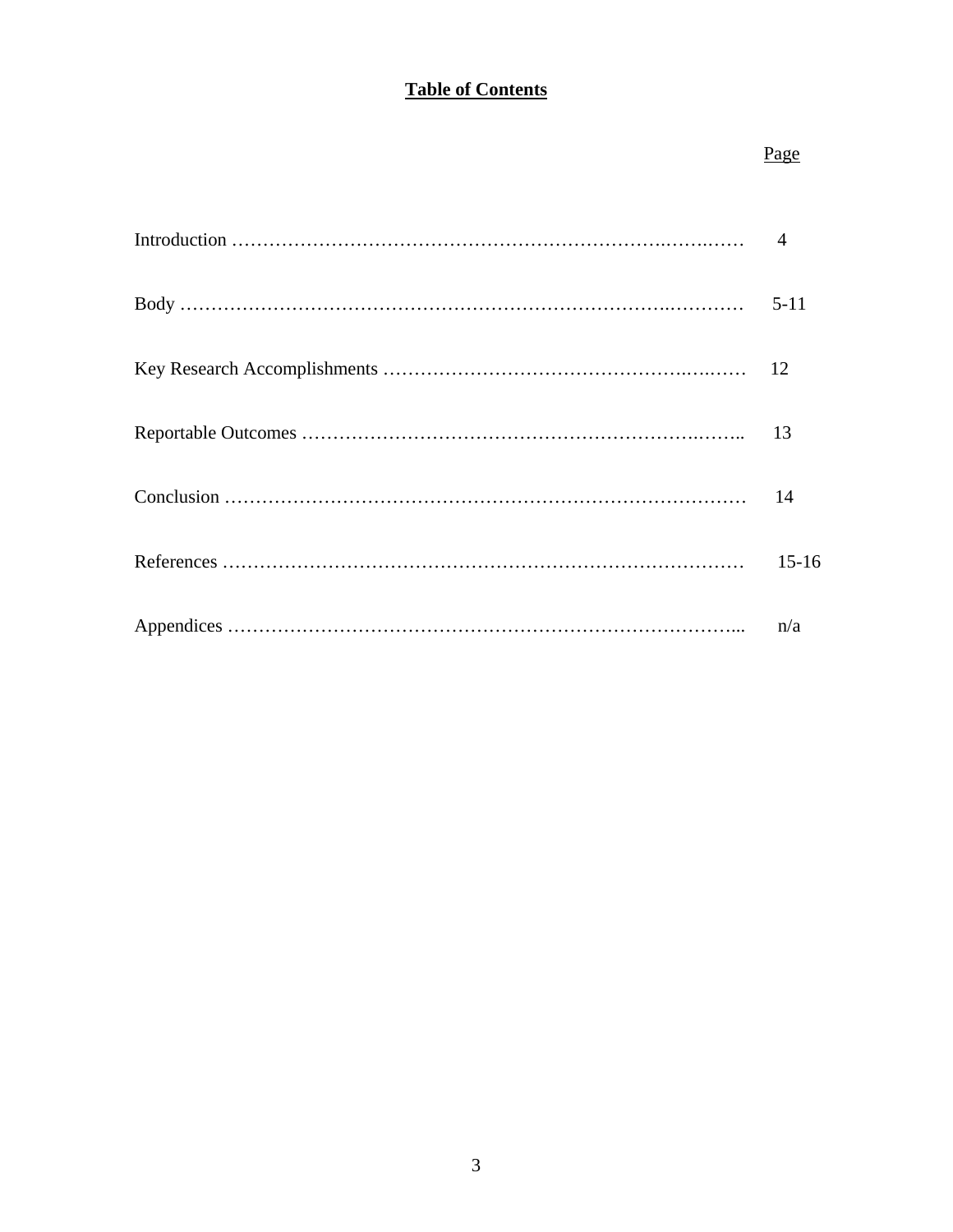#### **Introduction**

Breast cancer is the second most common cancer in American women. Despite improvements in detection and the development of new treatment strategies, the American Cancer Society estimates that over 180,000 new cases of breast cancer will be diagnosed, and 40,000 women will die from breast cancer this year alone. Because many cancers arise from dysregulation of signaling pathways found in normal cells, one of the difficulties in treating cancers is identifying cancer-specific therapeutic targets. Many tumorigenic signaling pathways converge on common nuclear transcription factors and therefore, targeting these downstream proteins may be efficacious [1]. One such group of transcription factors is the signal transducer and activator of transcription (STAT) family. STATs are a family of transcription factors activated by cytokines and/or growth factors. Activation of STATs 1, 3, and STAT5a/b occurs in a variety of cancers including breast cancer [2, 3]. In general, STAT1 appears to function as a tumorsuppressor while activation of STAT3 and STAT5a/b promote tumorigenesis [4-8]. Both STAT3 and STAT5b promote motility of prostate cancer cells, but their role in breast cancer cell migration has not been examined [9, 10]. STAT5b is a downstream effector of epidermal growth factor receptor (EGFR) signaling [11-13]. Therefore, we sought to investigate the potential role of STAT5b in the migration of two highly aggressive, EGFR-overexpressing breast cancer cell lines, BT-549 and MDA-MB-231, using siRNA knockdown. We found that STAT5b was required for the migration of both of these cell lines. These results establish an important pro-migratory function of STAT5b in EGFR-overexpressing breast cancer cells, further defining its role in tumorigenesis and supporting is potential as a therapeutic target for the treatment of breast cancer.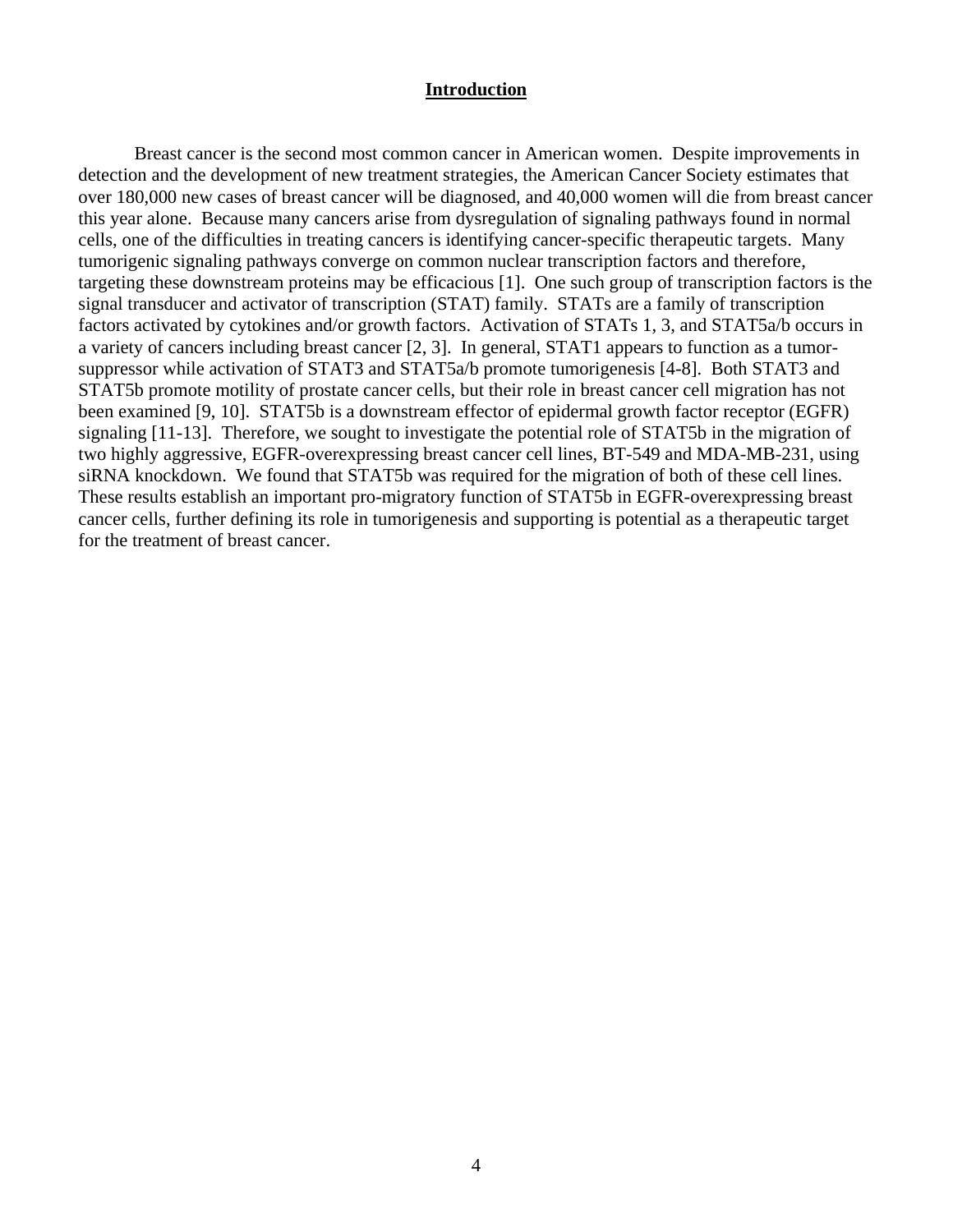#### **Body**

#### **Task 1: Determine the role of EGF-induced STAT5b activity in breast cancer metastasis**

#### **A. Investigate the effects of EGF-induced STAT5b activation on migration and invasion of breast cancer cells**

 As reported in the year one annual summary report, the design of our migration studies was modified from that originally proposed. First, our studies utilized fetal bovine serum as a chemoattractant, rather than epidermal growth factor (EGF), to stimulate migration of both BT-549 and MDA-MB-231 breast cancer cells, as this was a more potent migratory stimulus for these cells. Secondly, our studies were designed to answer whether STAT5b is necessary for breast cancer cell migration, rather than if it is sufficient to stimulate migration. Therefore, we used siRNA knockdown of STAT5b in highly migratory breast cancer cells as opposed to transient overexpression of STAT5b in non-migratory normal breast epithelial cells.

*STAT5b knockdown inhibits breast cancer cell migration -*  Knockdown of STAT5b to undetectable levels in BT-549 human breast cancer cells inhibited their migration to serum by approximately 70% (Figure 1A). To ensure that this effect was not unique to one cell line, we tested the effect of STAT5b siRNA on migration of MDA-MB-231 cells, another highly aggressive, migratory breast cancer cell line. In these cells, specific knockdown of STAT5b also inhibited migration to serum, by approximately 50% (Figure 1B).

 In the BT-549 cells, we determined the optimal migration conditions for Boyden Chamber transwell assays to be migration to 1% serum over 3 hours. Since these cells require a low dose of serum to migrate, we utilized them to determine whether increasing concentrations of serum could overcome the effect of STAT5b knockdown. As seen in Figure 2A, knockdown of STAT5b significantly inhibited migration of BT-549 cells by 60-80% at all serum concentrations ranging from



#### **Figure 1: Knockdown of STAT5b inhibits breast cancer cell migration**

(A) BT-549 breast cancer cells were transfected with no siRNA (con), control siRNA for luciferase (siLuc) or siSTAT5b SMARTpool (siSTAT5b) using Oligofectamine. Seventy-two hours following transfection, cells were plated in serum-free media in Boyden Chambers. Media containing 1% FBS was placed in the lower chambers to serve as a chemoattractant. After three hours the cells were fixed, stained with crystal violet, and the number of migratory cells was counted. Four fields were counted on each of two filters. Results are graphed as the average number of migratory cells per field  $\pm$  SE. The average cells per field  $\pm$  SE for five independent experiments are as follows: con  $(47.15 \pm 4.62)$ , siLuc  $(43.50 \pm 4.80)$ , siSTAT5b  $(15.48 \pm 1.51)$ . Student's *t* test was used to determine statistical significance between the following: con and siSTAT5b  $\ast$ , p < 0.0001; siLuc and siSTAT5b  $\bullet$ , p < 0.0001. (B) MDA-MB-231 cells were transfected with no siRNA (con), control siRNA for luciferase (siLuc), or siRNA specific to STAT5b (siSTAT5b siGENOME SMARTpool oligonucleotide #3) and migration was measured in the same manner as BT-549 cells except that Boyden Chamber assays were performed using 10% FBS in the lower chambers for six hours. The average cells per field + SE for four independent experiments are as follows: con  $(97.09 \pm 16.21)$ , siLuc  $(99.81 \pm 17.02)$ , siSTAT5b (48.47  $\pm$  7.84). Student's *t* test was used to determine statistical significance between the following: con and siSTAT5b  $*$ , p = 0.0017; siLuc and siSTAT5b  $\bullet$ , p = 0.0015. (A, B) *Upper panels* - Whole cell lysates from siRNA-transfected BT-549 and MDA-MB-231 breast cancer cells were collected seventy-two hours post-transfection and immunoblotted with antibodies specific for STAT5a or STAT5b and β–actin as a loading control.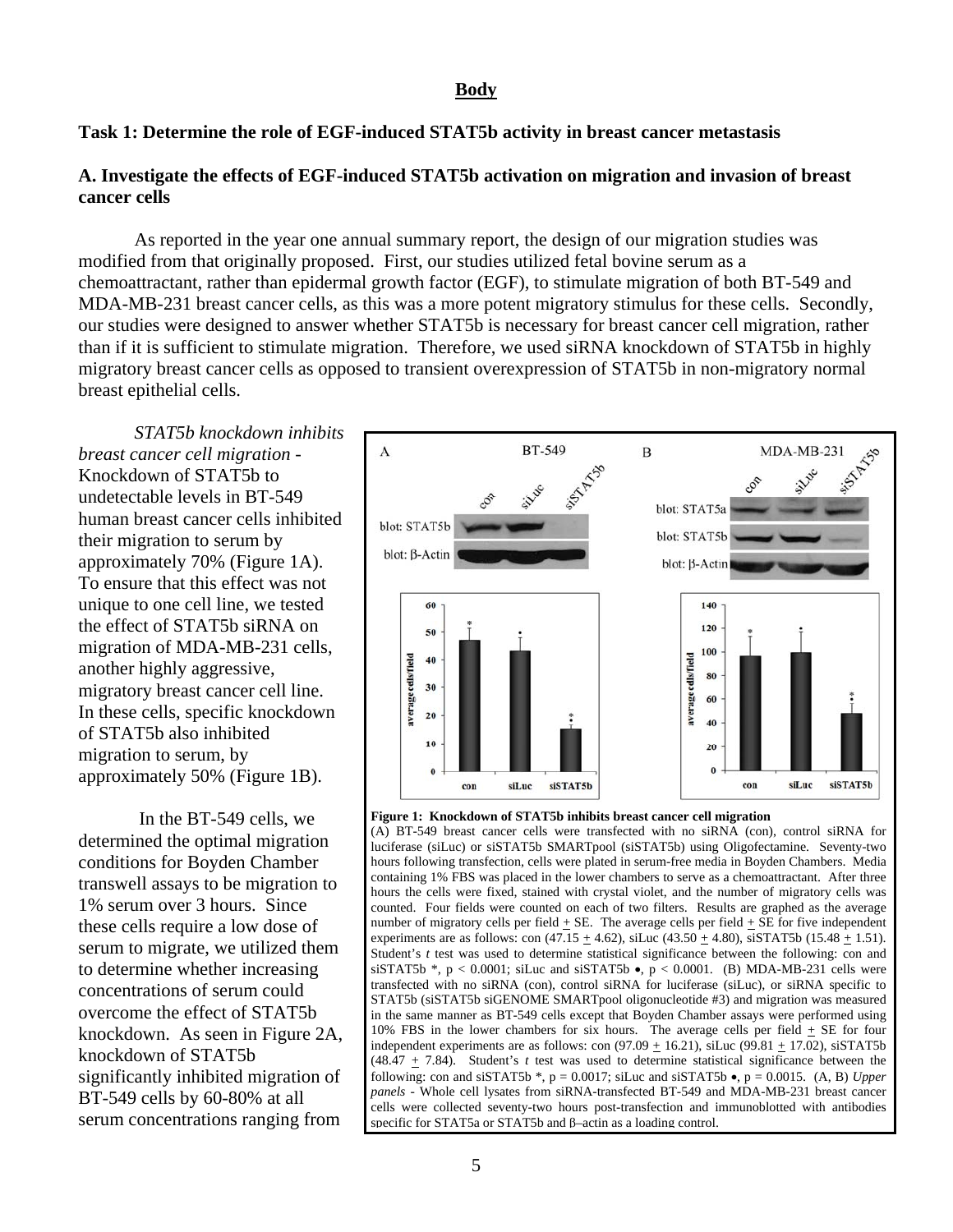0.1% to 10%. Thus, increasing the concentration of serum components does not overcome the effect of STAT5b knockdown on inhibiting migration. However, migration is not completely abrogated upon knockdown of STAT5b in either cell line. The cells retain their capacity to migrate at a similar "basal" level across all serum concentrations tested (Figure 2A). To determine whether this residual migration is chemokinesis, or random movement, we performed a checkerboard assay. In this assay, BT-549 cells were plated in upper wells of Boyden Chambers in the presence of media containing varying concentrations of serum. Serum concentrations were also varied in the lower chambers in order to create positive serum gradients, in which serum concentrations are higher in the lower chambers, or negative serum gradients in which serum concentrations are higher in the upper chambers. BT-549 cells migrate chemotactically to serum, seen by an increase in the average number of migratory cells in the presence of a positive serum gradient (Figure 2B). Chemokinetic movement is migration that occurs in the absence of a serum gradient, quantitated in Figure 2B as the values in bold, located between the two lines. In our experiments, an average of approximately 15- 26 cells per field randomly migrate. This number is similar to the migration we observed in BT-549 cells in the presence of STAT5b knockdown (Figures 1A, 2A). Therefore, STAT5b knockdown inhibits chemotactic migration of BT-549 breast cancer cells, while the remaining migration can be attributed to chemokinesis.

 *The effect of STAT5b knockdown on migration is not due to indirect effects on proliferation or survival* - It is well established that STAT5b promotes cell cycle progression



**migration independent of serum concentration**

(A) BT-549 breast cancer cells were transfected with siRNA as described in Figure 1. Seventy-two hours following transfection, cells were plated in serum-free media in Boyden Chambers. Media containing varying concentrations of FBS (0.1%-10%) was placed in the lower chambers to serve as a chemoattractant. After three hours, cells were fixed, stained, and the number of migratory cells per field was counted. Four fields were counted on each of two filters. Results are graphed as the average number of migratory cells per field  $\pm$  SE. The average cells per field  $\pm$  SE for three independent experiments are as follows:  $0.1\%$  FBS – con  $(0.38 \pm 0.07)$ , siLuc  $(0.46 \pm 0.15)$ , siSTAT5b (0.08  $\pm$  0.04); 0.3% FBS – con (10.71  $\pm$  2.49), siLuc (10.38  $\pm$  1.45), siSTAT5b (3.88  $\pm$  0.98); 0.5% FBS – con (28.29  $\pm$  4.01), siLuc (26.58  $\pm$  6.30), siSTAT5b (7.88  $\pm$  3.31); 1% FBS – con (42.71  $\pm$  4.31), siLuc (39.00  $\pm$  4.54), siSTAT5b (13.92  $\pm$  1.86); 3% FBS – con (59.96  $\pm$  8.94), siLuc (62.88  $\pm$  5.85), siSTAT5b (24.67  $\pm$  8.15); 5% FBS – con (74.21  $\pm$  6.12), siLuc (69.92  $\pm$  3.59), siSTAT5b (33.83 + 10.57); 10% FBS – con (70.54 + 6.46), siLuc (60.54 + 0.82), siSTAT5b (28.21  $\pm$  7.99). Student's *t* test was used to determine statistical significance between the following: con and siSTAT5b  $*$ , p < 0.0114; siLuc and siSTAT5b •,  $p \le 0.0104$ . (B) BT-549 breast cancer cells were plated in Boyden Chambers with media containing varying concentrations of serum in both the upper and lower chambers, as indicated. After three hours, cells were fixed, stained, and counted as described above. Results are listed as average cells per field + SE for three independent experiments. Values in bold, located between the two lines, indicate chemokinetic conditions.

and survival of breast cancer cells [14-19]. To determine whether knockdown of STAT5b affected cell cycle, survival, or proliferation under the conditions of our migration experiments, we performed trypan blue assays and flow cytometry on knockdown cells seventy-two hours post-transfection. In both BT-549 and MDA-MB-231 cells, knockdown of STAT5b did not significantly alter the total number of adherent cells or the viability of adherent cells over a six hour time period, which is the maximum length of our Boyden Chamber migration assays (Table 1). We also examined the distribution of cells in each phase of the cell cycle following STAT5b knockdown. In BT-549 breast cancer cells, knockdown of STAT5b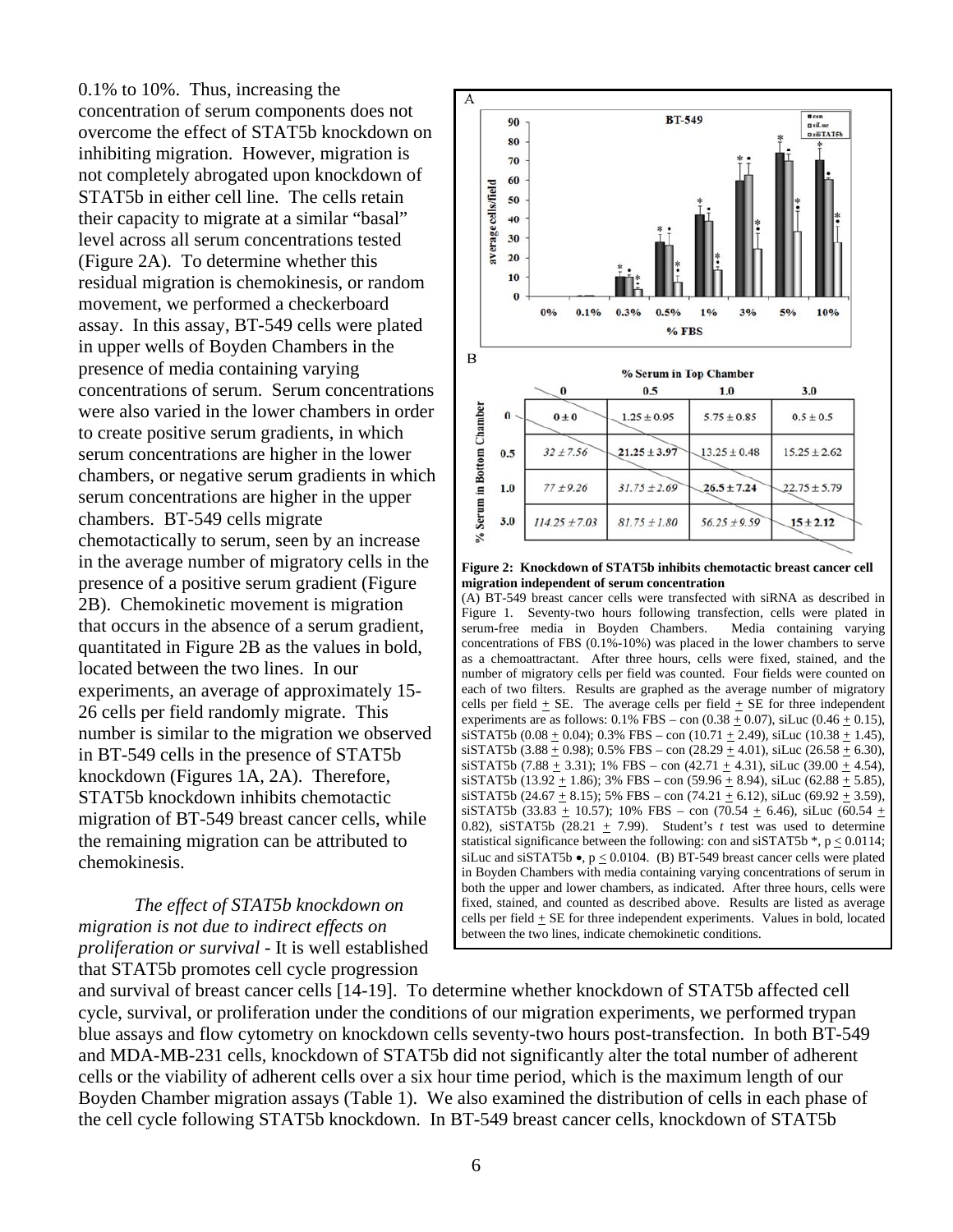increased the percentage of cells in G1 and decreased the percentage of cells in S phase compared to control siLuc knockdown (Figure 3A). A different effect was seen in MDA-MB-231 breast cancer cells, where knockdown of STAT5b increased the

percentage of cells in S phase and decreased the percentage of cells in G2 (Figure 3B). These experiments were done simultaneously with Boyden Chamber migration assays in which knockdown of STAT5b inhibited migration in both cell lines. Therefore, while STAT5b knockdown does influence cell cycle distribution, these effects are minimal and do not correlate with the decrease in migration observed. Thus, we conclude that the inhibition of migration upon knockdown of STAT5b is not a result of secondary effects on adherence, viability, or the cell cycle.

| <b>Cell Line</b>  | <b>siRNA</b> | <b>Adherent Cells</b><br>$(\% + SE)$ | <b>Viable Adherent Cells</b><br>$(% + SE)$ | <b>Non-viable Adherent Cells</b><br>$(% + SE)$ |
|-------------------|--------------|--------------------------------------|--------------------------------------------|------------------------------------------------|
| <b>BT-549</b>     | con          | $68.23 + 5.73$                       | $75.03 + 10.98$                            | $24.97 + 10.98$                                |
|                   | siLuc        | $59.03 + 4.64$                       | $75.37 + 5.43$                             | $24.63 + 5.43$                                 |
|                   | siSTAT5b     | $58.39 + 4.61$                       | $72.93 + 8.01$                             | $27.07 + 8.01$                                 |
| <b>MDA-MB-231</b> | con          | $79.22 + 2.66$                       | $87.13 + 1.70$                             | $12.87 + 1.70$                                 |
|                   | siLuc        | $82.12 + 1.79$                       | $91.72 + 0.91$                             | $8.28 + 0.91$                                  |
|                   | siSTAT5b     | $74.14 + 5.34$                       | $84.33 + 4.30$                             | $15.67 + 4.30$                                 |

**Table 1: The effect of STAT5b knockdown on migration is not due to loss of viability or adhesion** Results listed are for three independent experiments. Student's *t* test was used to determine statistical significance between con and siSTAT5b and siLuc and siSTAT5b. None of these values were statistically significant.



**Figure 3: Cell cycle distribution following STAT5b knockdown**  (A) BT-549 and (B) MDA-MB-231 breast cancer cells were transfected with siRNA as described in Figure 1. Seventy-two hours following transfection, cells were collected and fixed in 70% ethanol for 2 hours at 4<sup>o</sup>C. After fixation, cells were stained with a solution of 40 $\mu$ g/ml (BT-549) or 20 $\mu$ g/ml (MDA-MB-231) propidium iodide in 0.1% Triton X-100 in phosphate-buffered saline for one hour at room temperature, and flow cytometry was performed. Results are graphed as the percentage of cells in each phase of the cell cycle and represent an average of three triplicates from one experiment.

*Inhibition of migration upon STAT5b knockdown can be rescued by re-introduction of STAT5b* - To eliminate the possibility of off-target effects of STAT5b knockdown, we performed knockdownrescue experiments. MDA-MB-231 cells were simultaneously transfected with STAT5b-specific siRNA and hemagglutinin (HA)-tagged wild-type or transcriptionally inactive Y699F forms of STAT5b. The rescue constructs were rendered immune to knockdown by introducing four silent point mutations in the siRNA targeted sequence. Consistent with previous experiments, knockdown of STAT5b inhibited migration of MDA-MB-231 cells by approximately 58%. Re-introduction of wild-type STAT5b restored migration to approximately 76% of control levels. The difference between rescue and control levels of migration was not statistically significant, confirming that the inhibition of migration upon STAT5b knockdown is due to a direct effect of STAT5b on migratory pathways.

 Knockdown-rescue experiments can also be used to establish which regions or functions of a protein are necessary for mediating an observed effect. Therefore, we introduced a Y699F-STAT5b mutant to determine whether transcriptional activity of STAT5b is required for promoting migration. The Y699F-STAT5b mutant cannot be phosphorylated on the conserved tyrosine residue necessary for formation of an active dimer and subsequent transcriptional activity [20]. We have previously shown that knockdown of STAT5b inhibits transcription from the STAT5a/b-specific Spi2.1 luciferase reporter and that STAT5b transcriptional activity can be restored by co-transfection of siRNA-immune wild-type STAT5b, but not the Y699F-STAT5b mutant [21]. In migration assays, re-introduction of Y699F-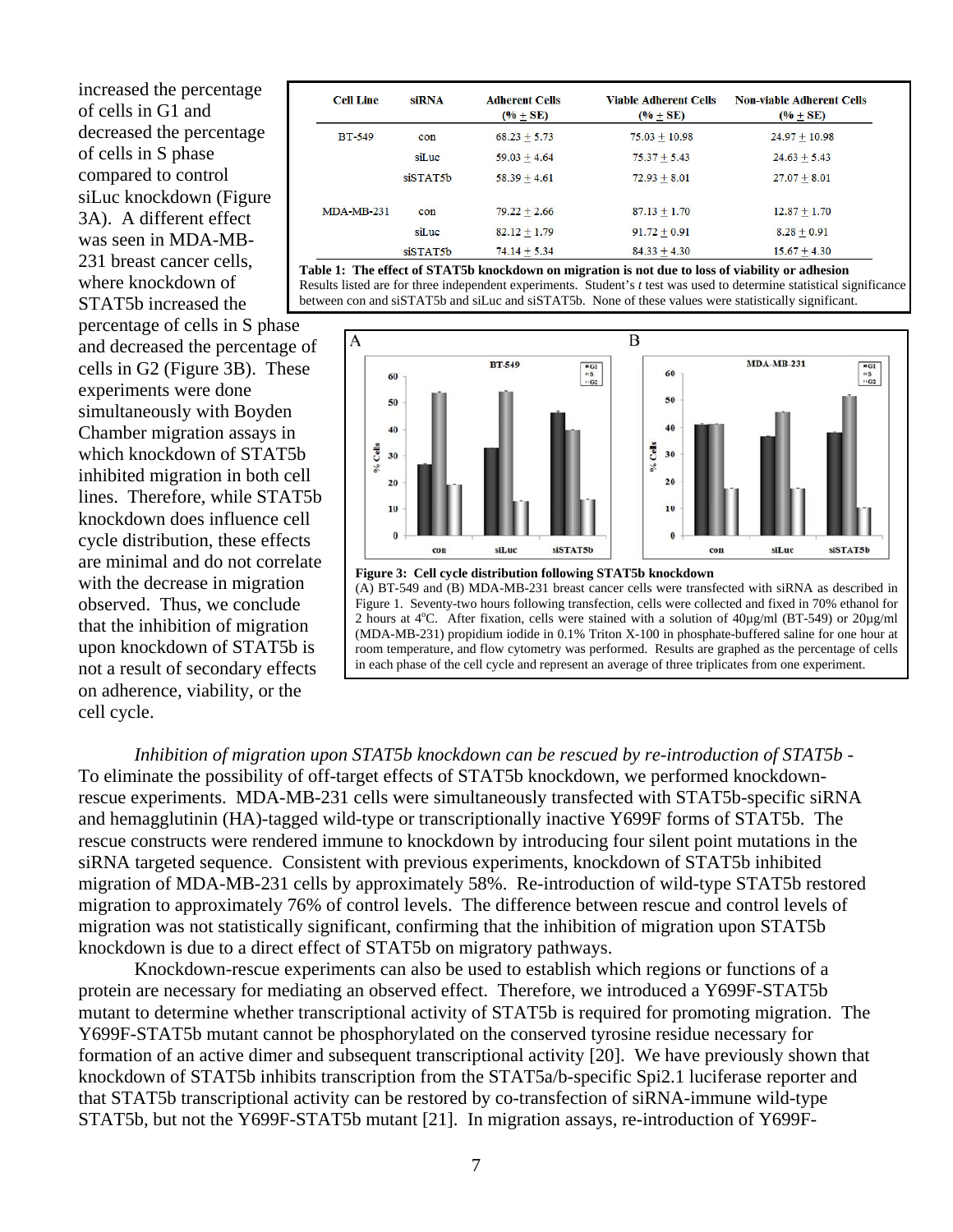STAT5b into MDA-MB-231 cells rescued migration to the same level as rescue with wild-type STAT5b (Figure 4A). Together, these results suggest that the canonical transcriptional activity of STAT5b is not necessary for its pro-migratory function.



**Figure 4: Re-introduction of both wild-type and transcriptionally inactive STAT5b rescues the migration defect caused by STAT5b knockdown** 

(A ) MDA-MB-231 breast cancer cells were transfected with no siRNA (con), control siRNA to luciferase (siLuc) or siRNA specific to STAT5b (siSTAT5b) alone or in the presence of HA-tagged wild-type or Y699F-STAT5b constructs engineered to be immune to siRNA knockdown. Seventy-two hours following transfection, Boyden Chamber assays were performed for six hours as described in Figure 1. Results are graphed as average migratory cells per field  $\pm$  SE for four independent experiments, and are as follows: con  $(134.47 \pm 12.41)$ , siLuc (142.31  $\pm$  10.76), siSTAT5b (57.16  $\pm$  10.88), siSTAT5b + wt-STAT5b (102.58  $\pm$  10.09), siSTAT5b + Y699F-STAT5b (98.44  $\pm$  10.49). Student's *t* test was used to determine statistical significance between the following: con and siSTAT5b  $\ast$ , p = 0.0034; siLuc and siSTAT5b  $\bullet$ , p = 0.0014; siSTAT5b and siSTAT5b + wt-STAT5b  $\bullet$ , p = 0.0222; siSTAT5b and  $s$ iSTAT5b + Y699F-STAT5b  $\bullet$ , p = 0.0341. Differences between siLuc and either siSTAT5b + wt-STAT5b or siSTAT5b + Y699F-STAT5b were not statistically significant. (B) Whole cell lysates from transfected MDA-MB-231 cells were collected seventy-two hours post-transfection and immunoblotted with antibodies specific for STAT5a, STAT5b, HA, or β–actin as a loading control.



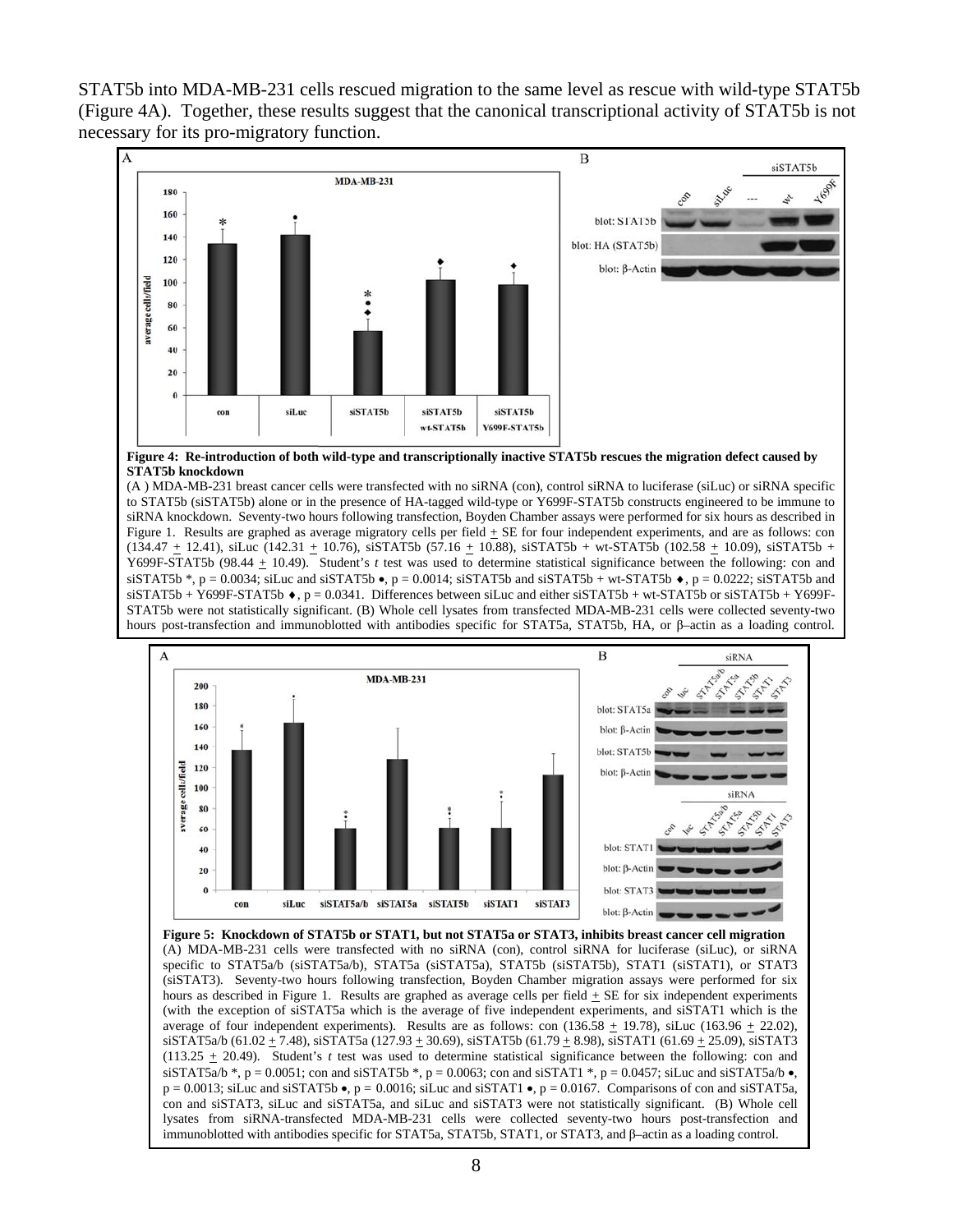*Knockdown of STAT1, but not STAT5a or STAT3, inhibits breast cancer cell migration* - STAT5a and STAT5b are highly homologous and are both activated in breast cancer, and previous work has shown that Prl-induced STAT5a activation suppresses migration of BT-20 and T-47D breast cancer cells [22] . Thus, we investigated the role of STAT5a, and other related STATs, STAT1 and STAT3, on migration in our model system. We chose to use the MDA-MB-231 breast cancer cell line because they are highly migratory and express all four STAT proteins. The siSTAT5b SMARTpool siRNA (Dharmacon) used in the BT-549 cell line, while efficient at knocking down STAT5b, also knocks down STAT5a by approximately 60% in MDA-MB-231 cells (Figure 5B, *lane 3*). To specifically target STAT5b in the MDA-MB-231 cells, we used one of the individual oligonucleotides from the SMARTpool, which had no effect on STAT5a levels (Figure 5B, *lane 5*). This single oligonucleotide had been used in previous knockdown experiments in the MDA-MB-231 cell line (Figure 1B). The total SMARTpool was utilized to determine the effect of dual knockdown of STAT5a and STAT5b in our MDA-MB-231 model system. It is of note that the BT-549 cell line does not express STAT5a, and therefore, the siSTAT5b SMARTpool was used in these cells without issue (Figure 1A).

As seen previously, knockdown of STAT5b inhibited migration of MDA-MB-231 cells by greater than 50%. In contrast, knockdown of STAT5a had no effect on migration of these cells (Figure 5A). Furthermore, knockdown of STAT5a in combination with STAT5b did not enhance the inhibition of migration due to knockdown of STAT5b alone. Similar to STAT5a, knockdown of STAT3 did not affect migration of MDA-MB-231 cells. Knockdown of STAT1 significantly inhibits their migration, to levels similar to that seen with STAT5b knockdown (55%). In summary, STAT5b and STAT1 are necessary for migration of EGFR overexpressing breast cancer cells, whereas STAT3 and STAT5a are not.

#### **B. Determine if STAT5b is important for metastasis of breast cancer cells** *in vivo*

No *in vivo* animal studies have been performed to date.

### **Task 2: Elucidate the mechanism by which STAT5b promotes breast cancer progression**

### **A. Determine if STAT5b regulates transcription of tumor-secreted proteins Cyr61 and AM**

### **B. Establish whether STAT5b is necessary for Cyr61- and AM- mediated tumor cell migration and invasion**

No additional studies have been performed for Task 2 to date.

#### **Future Studies**

Future studies will be aimed at elucidating the mechanism by which STAT5b promotes migration of BT-549 and MDA-MB-231 breast cancer cells. First, wound healing assays will be performed in STAT5b knockdown cells with real-time live cell imaging. Wound closure rates and cell morphology will be compared between control and knockdown cells. In addition, immunofluorescence will be utilized to determine the subcellular localization of STAT5b in cells spread on fibronectin. Co-localization of STAT5b with focal adhesions, actin, and tubulin will be examined. These experiments will provide insight into a possible mechanism(s) by which STAT5b promotes migration of these cells.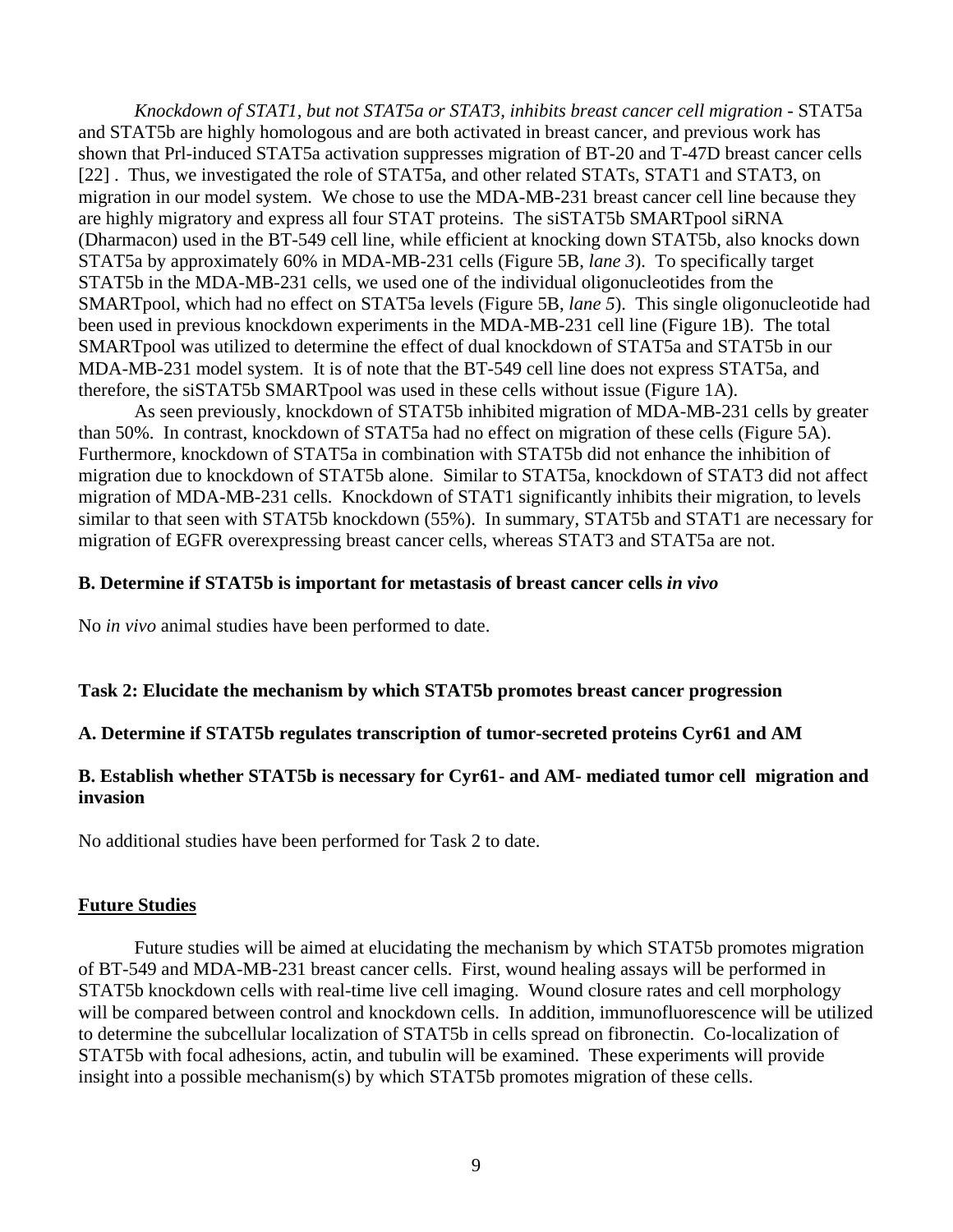In addition, the presence of STAT5b-STAT1 heterodimers in BT-549 and MDA-MB-231 cells will be evaluated. Co-immunoprecipitations of STAT5b and STAT1 will be performed in both cell lines to isolate potential heterodimers. Also, GST pulldown assays using GST-tagged wild-type and Y699F-STAT5b will be performed to compare proteins associated with wild-type and transcriptionally inactive STAT5b. Alternatively, nickel isolations of cells transiently transfected with His-tagged wild-type or Y699F-STAT5b may be employed.

#### **Materials and Methods**

*Cell culture* - BT-549 and MDA-MB-231 human breast cancer cell lines were obtained from the American Type Culture Collection (Manassas, VA). Cells were passaged twice per week and maintained in Dulbecco's Modified Eagle Medium (DMEM) supplemented with 10% fetal bovine serum (FBS). All tissue culture reagents were purchased from Invitrogen (Gaithersburg, MD).

*siRNA Transfection* - BT-549 and MDA-MB-231 cells were transfected with siGENOME SMARTpool siRNA targeting human STAT5b, STAT1, or STAT3, individual custom oligonucleotides specific for STAT5a or STAT5b (siGENOME STAT5b SMARTpool duplex #3), or luciferase duplex control, all purchased from Dharmacon (Lafayette, CO). Transfections were performed using Oligofectamine (Invitrogen) as per manufacturers' instructions. For knockdown-rescue experiments, cells were transfected simultaneously with siSTAT5b SMARTpool duplex #3 and HA-tagged wild-type or Y699F STAT5b engineered to be immune to knockdown by introduction of four silent point mutations in the siRNA target sequence. These point mutations were introduced using QuikChange site-directed mutagenesis (Stratagene, La Jolla, CA) and constructs were sequenced to verify mutations.

*Immunoblotting* - Cells were lysed in RIPA buffer (150mM NaCl, 50mM Tris, pH 7.4, 1%) deoxycholate, 1% Triton X-100, 5mM EDTA) containing protease inhibitor cocktail (Calbiochem, San Diego, CA) and sodium orthovanadate (Sigma, St. Louis, MO). Protein lysates were separated on 7.5% polyacrylamide gels and transferred to nitrocellulose (Pall Corporation, Pensacola, FL). Membranes were blocked in TBST (150mM NaCl, 0.1% Tween 20, 50mM Tris, pH 8.0) containing 5% nonfat dry milk and incubated with primary antibodies in TBST/5% milk. STAT1, STAT5a and STAT5b specific polyclonal antibodies were developed in our lab as previously described [11, 23]. STAT3 polyclonal antibody and β-actin monoclonal antibody were purchased from Santa Cruz Biotechnology (Santa Cruz, CA). HA monoclonal antibody was obtained from the University of Virginia hybridoma facility. Secondary antibodies were applied in TBST and were HRP-conjugated sheep anti-mouse or donkey antirabbit (GE Healthcare, Piscataway, NJ). The enhanced chemiluminescence detection kit (GE Healthcare) was used to detect antibody binding. Acrylamide was from Bio-Rad (Hercules, CA), pre-stained molecular weight standards were from Sigma, and all other reagents were of reagent or molecular biological grade from Sigma.

*Trypan Blue Assays* - Seventy-two hours following siRNA transfection,  $4x10^5$  cells were transferred to new plates containing DMEM/ 0.1% bovine-serum albumin (BSA) (Sigma) for 6 hours at 37<sup>o</sup>C. Media was collected, cells were washed in phosphate-buffered saline (PBS) (Invitrogen), and the media and washes were combined to isolate non-adherent cells. Adherent cells were trypsinized and collected separately. Both fractions were stained with trypan blue (Fisher, Herndon, VA) and the total number of cells and number of trypan blue positive cells were counted via hemacytometer.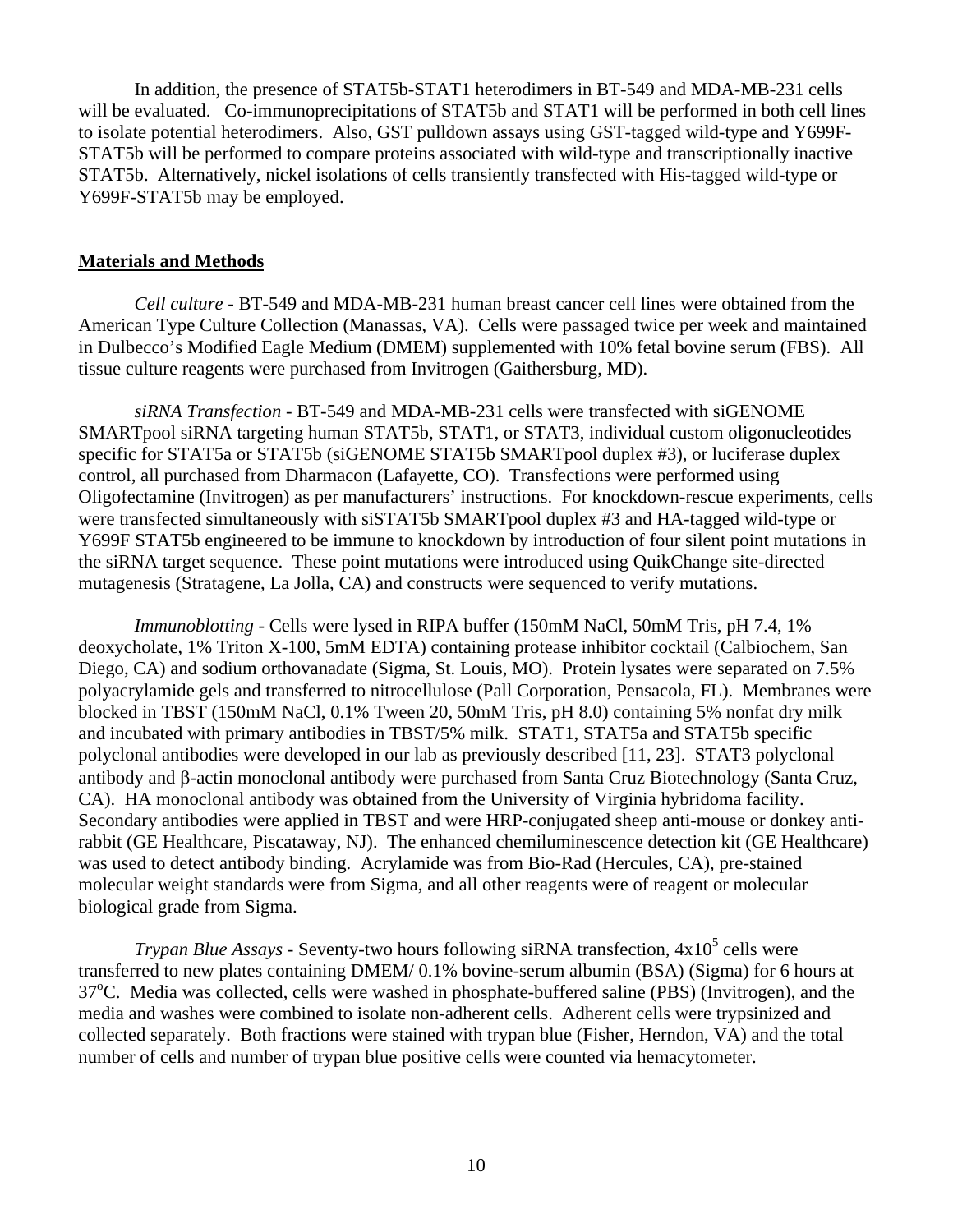Propidium Iodide Staining and Flow Cytometry - Approximately 1x10<sup>6</sup> cells were collected and fixed in 70% ethanol for two hours on ice. Fixed cells were washed in PBS and stained in a solution of 20µg/ml (MDA-MB-231 cells) or 40µg/ml (BT-549 cells) propidium iodide (Sigma) in 0.1% Triton X-100 containing 200µg/ml DNase-free RNase A (Qiagen, Germantown, MD) for one hour at room temperature. Cells were analyzed on a FACSCalibur bench cytometer (Becton Dickinson, San Jose, CA) using ModFit software.

*Boyden Chamber Migration Assays* - BT-549 and MDA-MB-231 cells were transfected with siRNA as described above. Seventy-two hours post-transfection,  $5x10^4$  BT-549 cells or  $1x10^5$  MDA-MB-231 cells were plated in serum-free (DMEM/0.1% BSA) media into the upper chambers of BD BioCoat Matrigel Control Chambers (BD Biosciences, San Jose, CA), and various concentration of FBS were placed in the lower chamber. Plates were incubated at  $37^{\circ}$ C and migration was allowed to proceed for 3-6 hours. After this time, non-migratory cells in the upper chambers were removed with cotton swabs, and the remaining cells were stained with 0.1% crystal violet (Sigma) in 20% ethanol. Cells were counted using a Zeiss Invertoskop light microscope and graphed as average cells per field.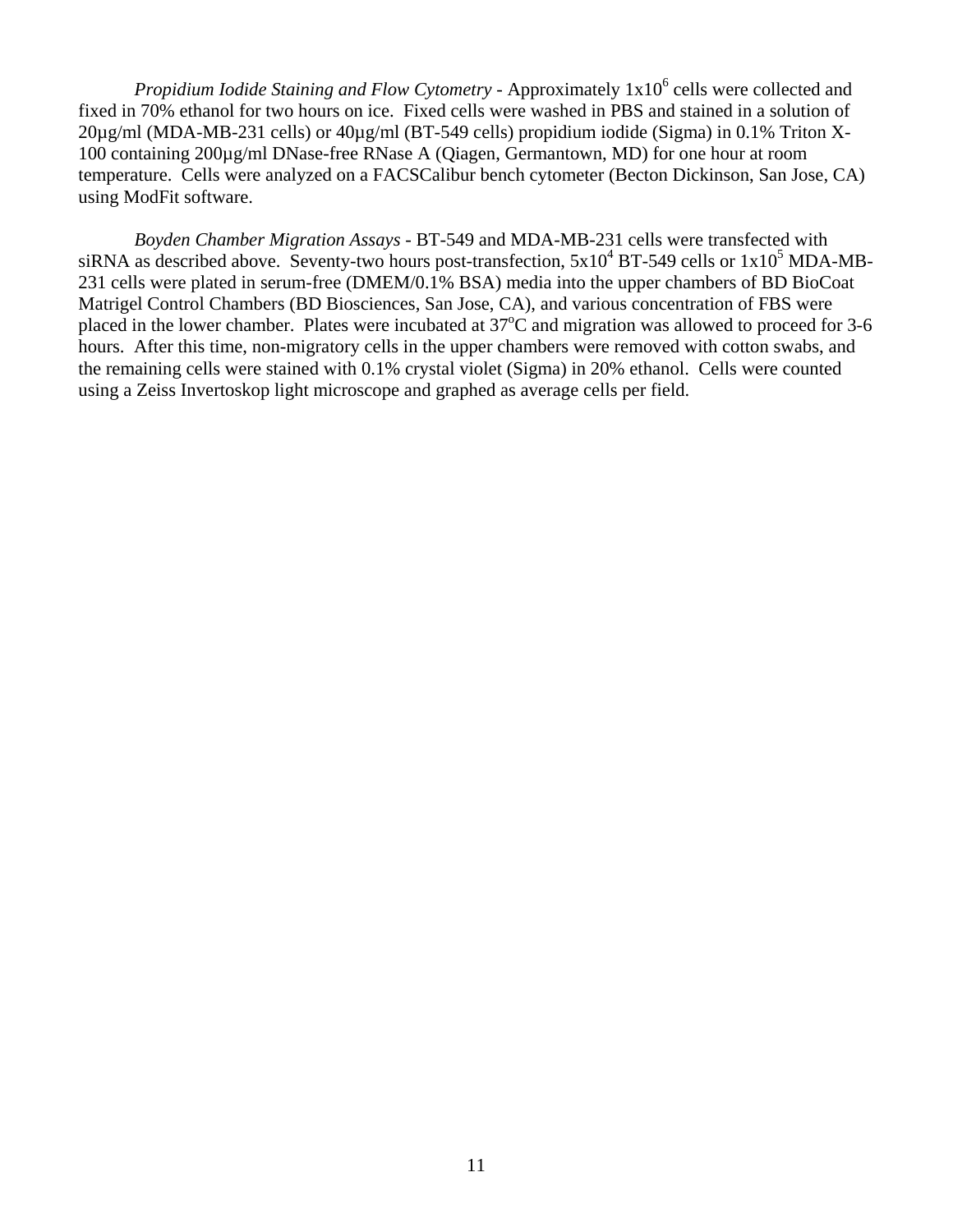# **Key Research Accomplishments**

- Construction of wild-type and Y699F-STAT5b plasmids immune to siRNA knockdown and optimization of knockdown-rescue experiments
- STAT5b, STAT5a, STAT1, and STAT3 can be specifically and efficiently knocked down in breast cancer cells which express all four STAT family members
- STAT5b plays an integral role in the migration of breast cancer cells to serum
- Knockdown of STAT5b inhibits chemotactic migration of breast cancer cells
- Knockdown of STAT5b does not alter viability, adherence, or cell cycle distribution of breast cancer cells over a 6 hour time period
- Loss of migration upon STAT5b knockdown is rescued with re-introduction of either wild-type or a transcriptionally inactive Y699F-STAT5b mutant
- Knockdown of STAT1 inhibits migration of breast cancer cells to serum
- Knockdown of STAT5a and STAT3 have no effect on breast cancer cell migration to serum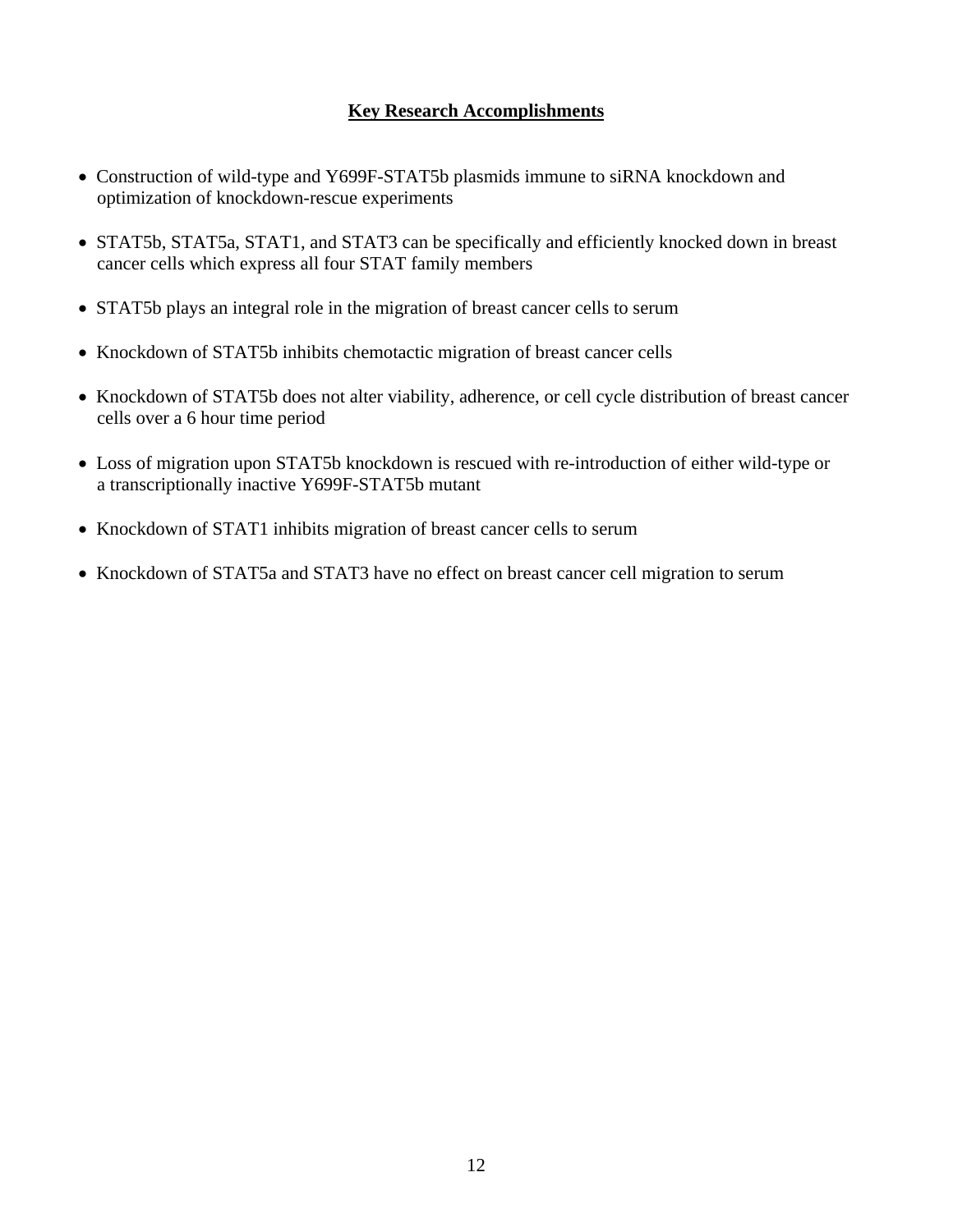# **Reportable Outcomes**

- Oral presentation 25<sup>th</sup> Annual American Cancer Society Seminar of Cancer Researchers in Virginia (November 2007; Richmond, VA): Role of STAT5b in Breast Cancer Cell Migration University of Virginia Departments of Microbiology and Medicine and the Cancer Center
- Poster presentation 2008 DOD Era of Hope Meeting (June 2008; Baltimore, MD) P36-12: Role of Signal Transducer and Activator of Transcription 5B in Breast Cancer Cell Migration Teresa M. Bernaciak and Corinne M. Silva University of Virginia Departments of Microbiology and Medicine and the Cancer Center
- Journal article submission Bernaciak TM and Silva CM: **Signal transducer and activator of transcription 5b (STAT5b) is an important signaling component of human breast cancer cell migration.** *(submitted to Breast Cancer Research)*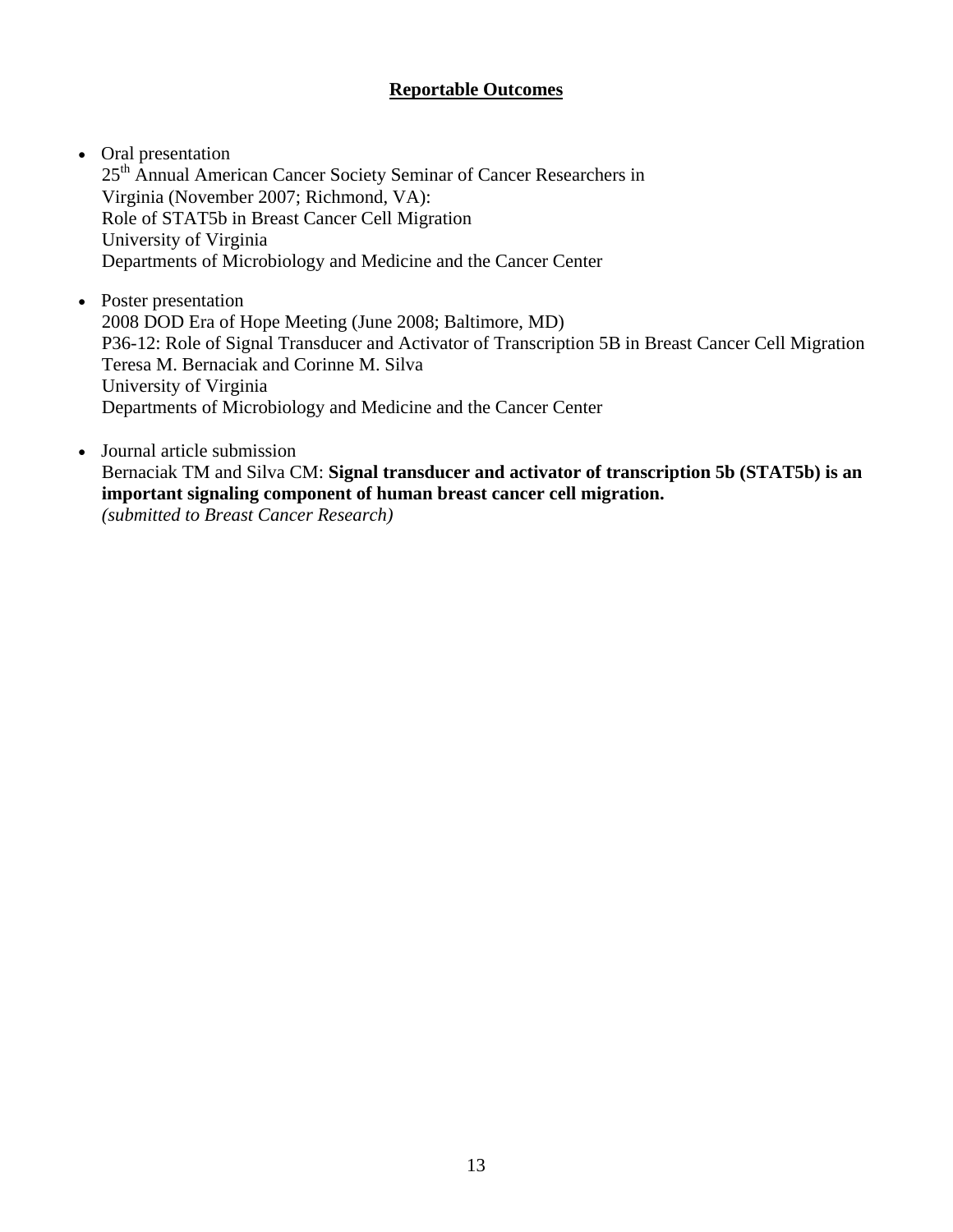#### **Conclusion**

Our studies demonstrate an integral role for STAT5b in breast cancer cell migration. While a role for STAT5b in breast cancer cell proliferation and survival has already been established, this work is the first to show a positive regulatory role for STAT5b in breast cancer migration. Therefore, STAT5b may not only function in the initiation of tumorigenesis, through its pro-proliferative and pro-survival signaling, but may also promote tumor progression by stimulating migration. Future studies will elucidate the mechanism by which STAT5b exerts its effect on migration, thereby broadening our understanding of how STAT5b promotes tumorigenesis and possibly metastasis. This will facilitate the long-term goal of defining conditions whereby STAT5b would be an effective therapeutic target for the treatment of breast cancer.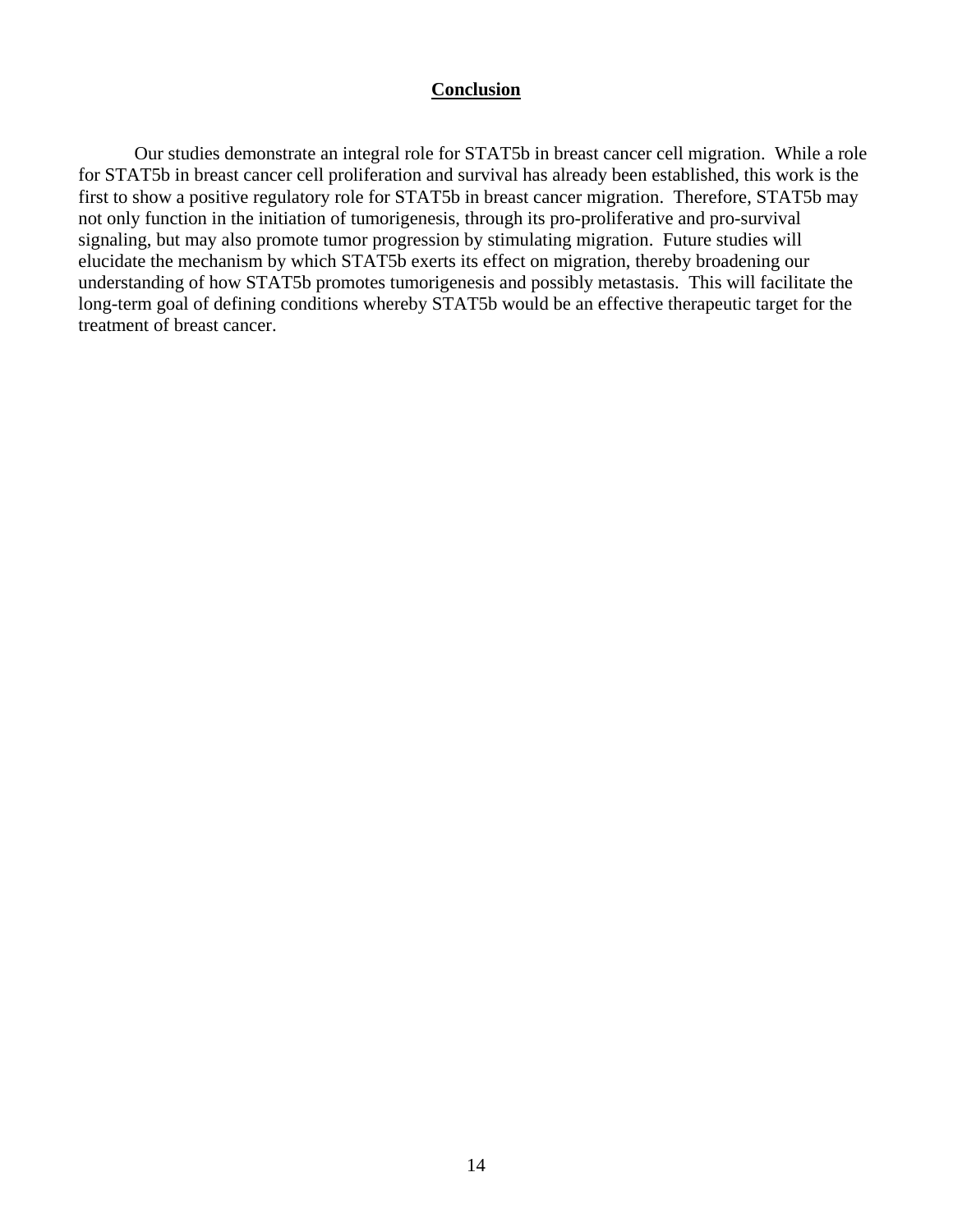# **References**

- 1. Darnell JE, Jr.: **Transcription factors as targets for cancer therapy**. *Nat Rev Cancer* 2002, **2**(10):740-749.
- 2. Bowman T, Garcia R, Turkson J, Jove R: **STATs in oncogenesis**. *Oncogene* 2000, **19**(21):2474- 2488.
- 3. Turkson J, Jove R: **STAT proteins: novel molecular targets for cancer drug discovery**. *Oncogene* 2000, **19**(56):6613-6626.
- 4. Huang S, Bucana CD, Van Arsdall M, Fidler IJ: **Stat1 negatively regulates angiogenesis, tumorigenicity and metastasis of tumor cells**. *Oncogene* 2002, **21**(16):2504-2512.
- 5. Widschwendter A, Tonko-Geymayer S, Welte T, Daxenbichler G, Marth C, Doppler W: **Prognostic significance of signal transducer and activator of transcription 1 activation in breast cancer**. *Clincal Cancer Research* 2002, **8**:3065-3074.
- 6. Calo V, Migliavacca M, Bazan V, Macaluso M, Buscemi M, Gebbia N, Russo A: **STAT proteins: from normal control of cellular events to tumorigenesis**. *J Cell Physiol* 2003, **197**(2):157-168.
- 7. Haura EB, Turkson J, Jove R: **Mechanisms of disease: Insights into the emerging role of signal transducers and activators of transcription in cancer**. *Nat Clin Pract Oncol* 2005, **2**(6):315- 324.
- 8. Tan S, Nevalainen MT: **Signal transducer and activator of transcription 5A/B in prostate and breast cancers**. *Endocr Relat Cancer* 2008, **15**(2):367-390.
- 9. Azare J, Leslie K, Al-Ahmadie H, Gerald W, Weinreb PH, Violette SM, Bromberg J: **Constitutively activated Stat3 induces tumorigenesis and enhances cell motility of prostate epithelial cells through integrin beta 6**. *Mol Cell Biol* 2007, **27**(12):4444-4453.
- 10. Kazansky AV, Spencer DM, Greenberg NM: **Activation of signal transducer and activator of transcription 5 is required for progression of autochthonous prostate cancer: evidence from the transgenic adenocarcinoma of the mouse prostate system**. *Cancer Res* 2003, **63**(24):8757- 8762.
- 11. Kloth MT, Catling AD, Silva CM: **Novel activation of STAT5b in response to epidermal growth factor**. *J Biol Chem* 2002, **277**(10):8693-8701.
- 12. Kloth MT, Laughlin KK, Biscardi JS, Boerner JL, Parsons SJ, Silva CM: **STAT5b, a mediator of synergism between c-Src and the Epidermal Growth Factor Receptor**. *J Biol Chem* 2003, **278**(3):1671-1679.
- 13. Weaver AM, Silva CM: **Modulation of signal transducer and activator of transcription 5b activity in breast cancer cells by mutation of tyrosines within the transactivation domain**. *Mol Endocrinol* 2006, **20**(10):2392-2405.
- 14. Matsumura I, Kitamura T, Wakao H, Tanaka H, Hashimoto K, Albanese C, Downward J, Pestell RG, Kanakura Y: **Transcriptional regulation of the cyclin D1 promoter by STAT5: its involvement in cytokine-dependent growth of hematopoietic cells**. *EMBO J* 1999, **18**(5):1367- 1377.
- 15. Wen X, Lin HH, Shih HM, Kung HJ, Ann DK: **Kinase activation of the non-receptor tyrosine kinase Etk/BMX alone is sufficient to transactivate STAT-mediated gene expression in salivary and lung epithelial cells**. *J Biol Chem* 1999, **274**(53):38204-38210.
- 16. de Groot RP, Raaijmakers JA, Lammers JW, Koenderman L: **STAT5-dependent Cyclin D1 and Bcl-xL expression in Bcr-Abl-transformed cells**. *Mol Cell Biol Res Commun* 2000, **3**(5):299- 305.
- 17. Silva M, Benito A, Sanz C, Prosper F, Ekhterae D, Nunez G, Fernandez-Luna JL: **Erythropoietin can induce the expression of bcl-x(L) through Stat5 in erythropoietin-dependent progenitor cell lines**. *J Biol Chem* 1999, **274**(32):22165-22169.